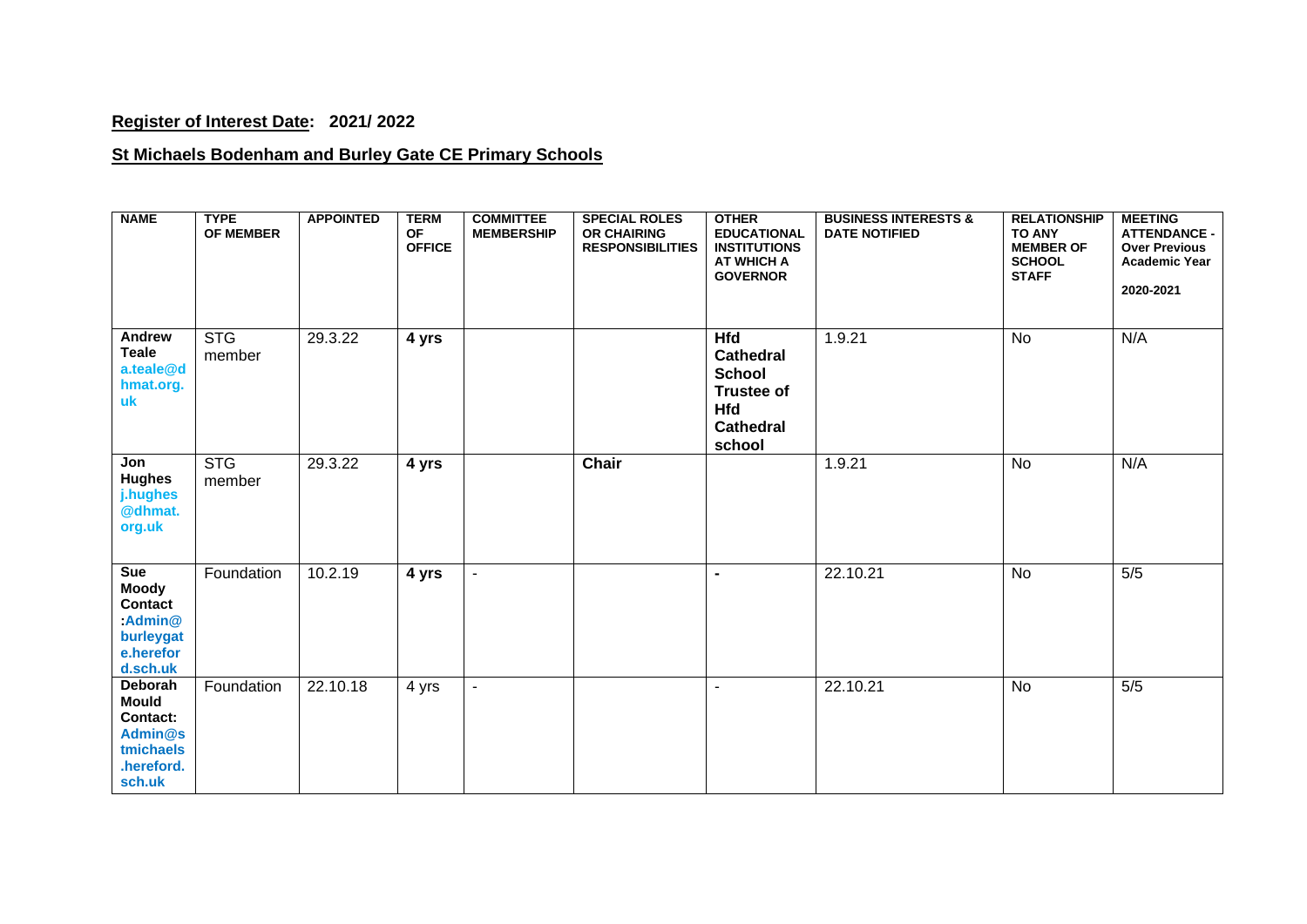| Julia          | Co opted   | 22.10.18 | 4 yrs | $\sim$                   | $\blacksquare$ | $\overline{\phantom{a}}$ | 22.10.21 | No | $5/5$ |
|----------------|------------|----------|-------|--------------------------|----------------|--------------------------|----------|----|-------|
| <b>Hoskins</b> |            |          |       |                          |                |                          |          |    |       |
|                |            |          |       |                          |                |                          |          |    |       |
|                |            |          |       |                          |                |                          |          |    |       |
|                |            |          |       |                          |                |                          |          |    |       |
|                |            |          |       |                          |                |                          |          |    |       |
|                |            |          |       |                          |                |                          |          |    |       |
| <b>Martin</b>  | Foundation | 22.10.18 | 4 yrs | $\overline{\phantom{a}}$ |                | $\overline{\phantom{0}}$ | 22.10.21 | No | 4/5   |
| <b>Hewitt</b>  |            |          |       |                          |                |                          |          |    |       |
|                |            |          |       |                          |                |                          |          |    |       |
|                |            |          |       |                          |                |                          |          |    |       |
|                |            |          |       |                          |                |                          |          |    |       |

| Joy<br><b>Edwards</b>                | Founda<br>tion | 22.10.18 | 4 yrs | $\blacksquare$ | $\overline{\phantom{a}}$ | $\overline{\phantom{a}}$ | 22.10.21 | No | 4/5 |
|--------------------------------------|----------------|----------|-------|----------------|--------------------------|--------------------------|----------|----|-----|
| Penny<br>Mess                        | Founda<br>tion | 10.2.19  | 4 yrs | $\blacksquare$ | $\blacksquare$           | $\blacksquare$           | 2.10.21  | No | 4/5 |
| Rev<br><b>Steven</b><br><b>Baggs</b> | Founda<br>tion | 22.10.18 | 4 yrs | <b>SIAMS</b>   | $\overline{\phantom{a}}$ | $\sim$                   | 22.10.21 | No | 1/5 |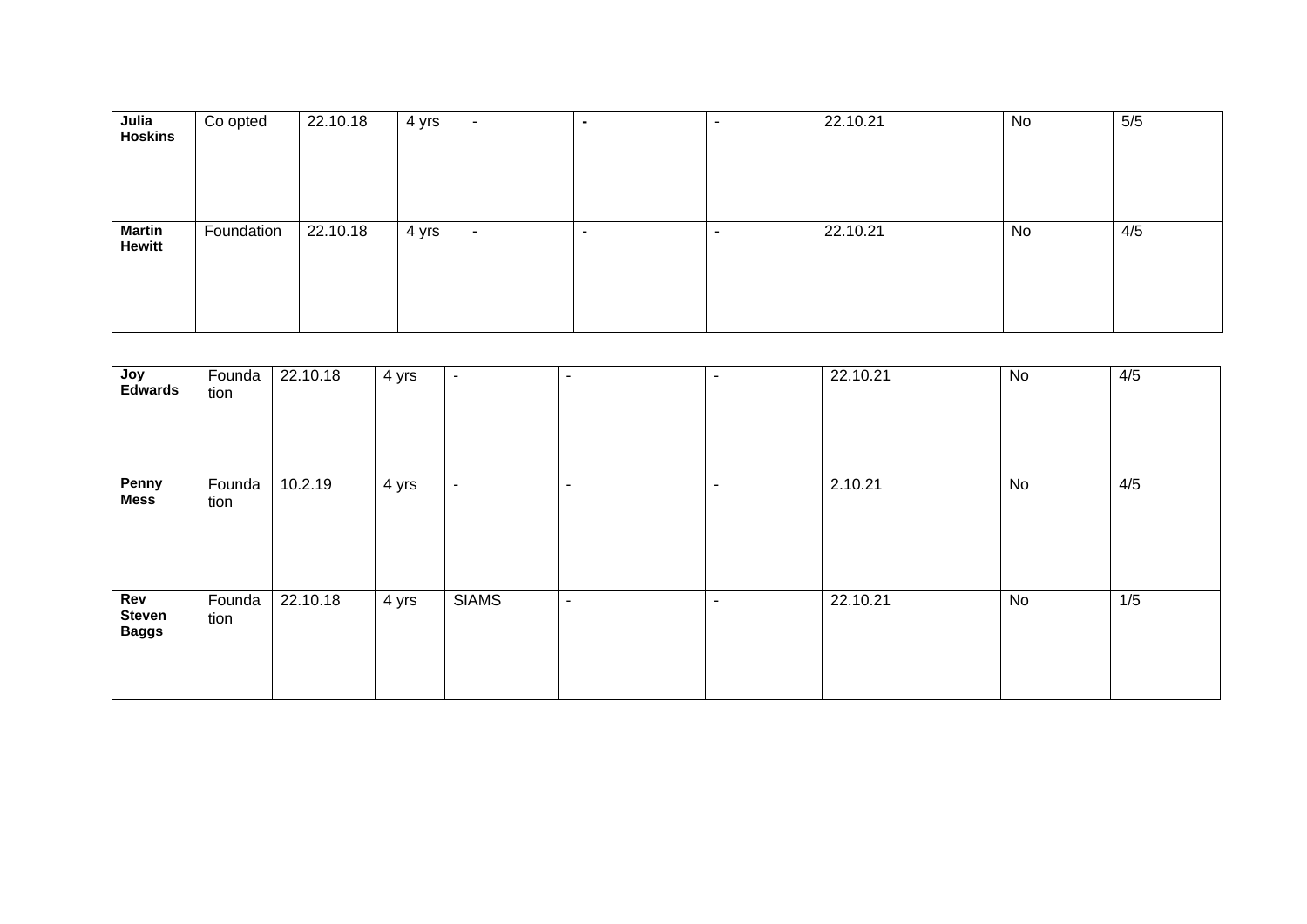| <b>Martin</b><br>Lewis | Co<br>opted    | 22.10.18 | 4 yrs | $\overline{\phantom{0}}$ | $\overline{\phantom{a}}$ | 22.10.21 | No | 4/5 |
|------------------------|----------------|----------|-------|--------------------------|--------------------------|----------|----|-----|
| Janet<br>Gaskell       | Founda<br>tion | 16.3.21  | 4 yrs | $\overline{\phantom{a}}$ | $\overline{\phantom{a}}$ | 22.10.21 | No | 3/5 |

| Louise<br>Layton                  | Staff          | 22.10.18 | 4 yrs | ٠            | <b>Staff</b><br>Administration                                | $\blacksquare$ | 22.10.21 | No | 4/5 |
|-----------------------------------|----------------|----------|-------|--------------|---------------------------------------------------------------|----------------|----------|----|-----|
| <b>Rev Paul</b><br><b>Roberts</b> | Founda<br>tion | 1.3.19   | 4 yrs | <b>SIAMS</b> | $\overline{\phantom{a}}$                                      | $\blacksquare$ | 22.10.21 | No | 3/5 |
| <b>Meta</b><br><b>Philpotts</b>   | Staff          | 1.9.21   | 4 yrs |              | Staff<br><b>Burley Gate</b><br><b>Head Teacher</b><br>Class 2 | $\blacksquare$ | 1.9.21   | No | N/A |